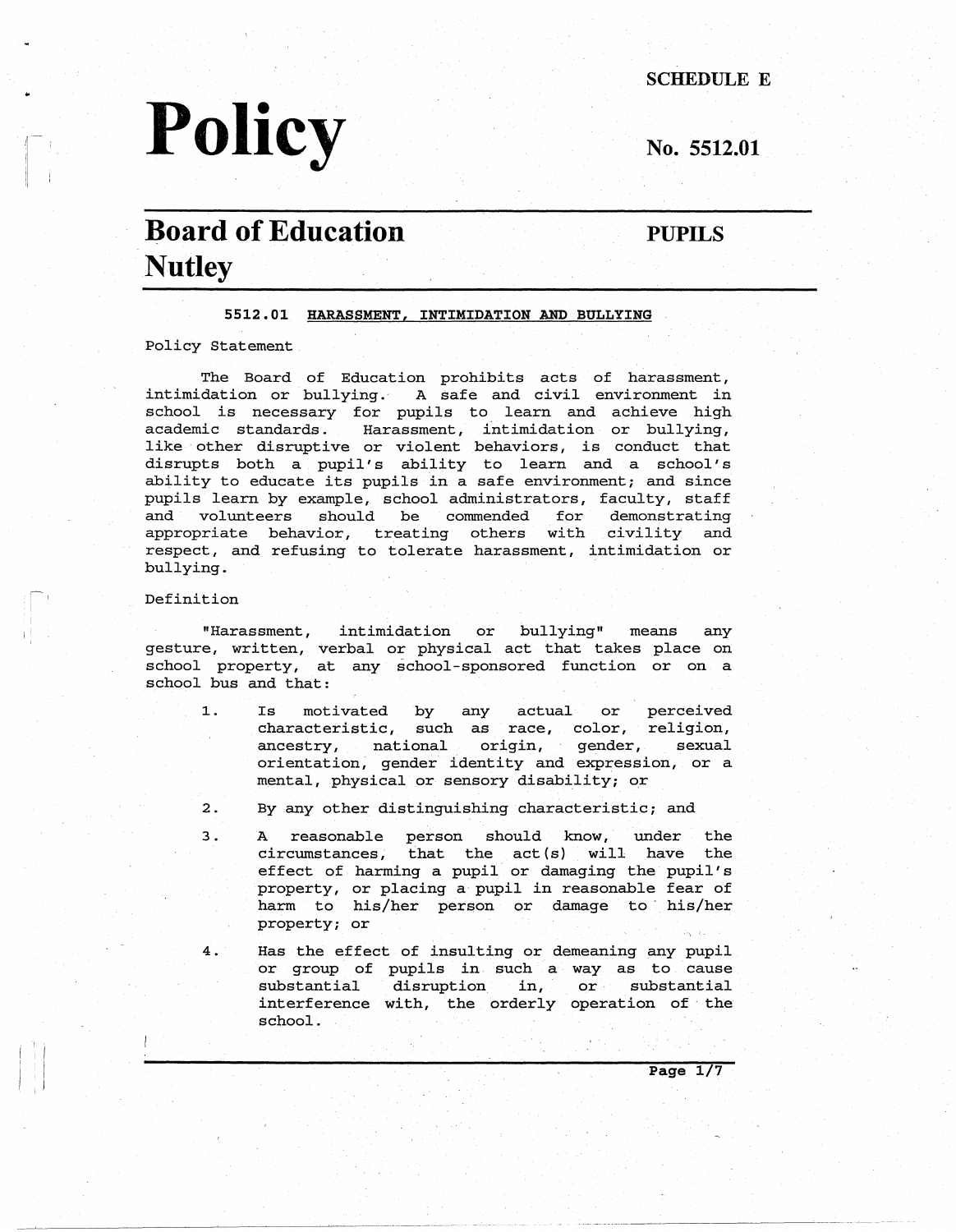#### **No. 5512.01**

## **BOARD OF EDUCATION NUTLEY**

#### **PUPILS**

Acts of harassment, intimidation or bullying may also be a pupil exercising power and control over another pupil, in either isolated incidents (e.g., intimidation, harassment) or patterns of harassing or intimidating behavior (e.g., bullying).

Expected Behavior

I I  $\prod_{i=1}^l$ 

The Board expects pupils to conduct themselves in keeping with their levels of development, maturity and demonstrated capabilities with a proper regard for the rights and welfare of other pupils and school staff, the educational purpose underlying all school activities, and the care of school facilities and equipment.

The Board believes that standards for pupil behavior must be set cooperatively through interaction among the pupils, parent (s) or legal guardian(s), staff and community members, producing an atmosphere that encourages pupils to grow in self-discipline. The development of this atmosphere requires respect for self and others, as well as for school district and community property on the part of pupils, staff and community members.

The Board believes the best discipline is self-imposed,. and it is the responsibility of school district staff to use disciplinary situations as opportunities to help pupils learn to assume and accept responsibility for their behavior and. the consequences of their behavior. Staff members who interact with pupils shall apply the best practices designed to prevent discipline problems and encourage pupils' abilities to grow in self-discipline.

General guidelines for pupil conduct will be developed by the Superintendent and/or designee, in conjunction with school staff, and approved by the Board. These guidelines will be developed based on accepted core ethical values from broad community involvement with input from parent (s) or legal guardian(s) and other community representatives, school employees, volunteers, pupils and administrators. These guidelines for pupil conduct will be suited to the age level of the pupils and the mission

Page 2/7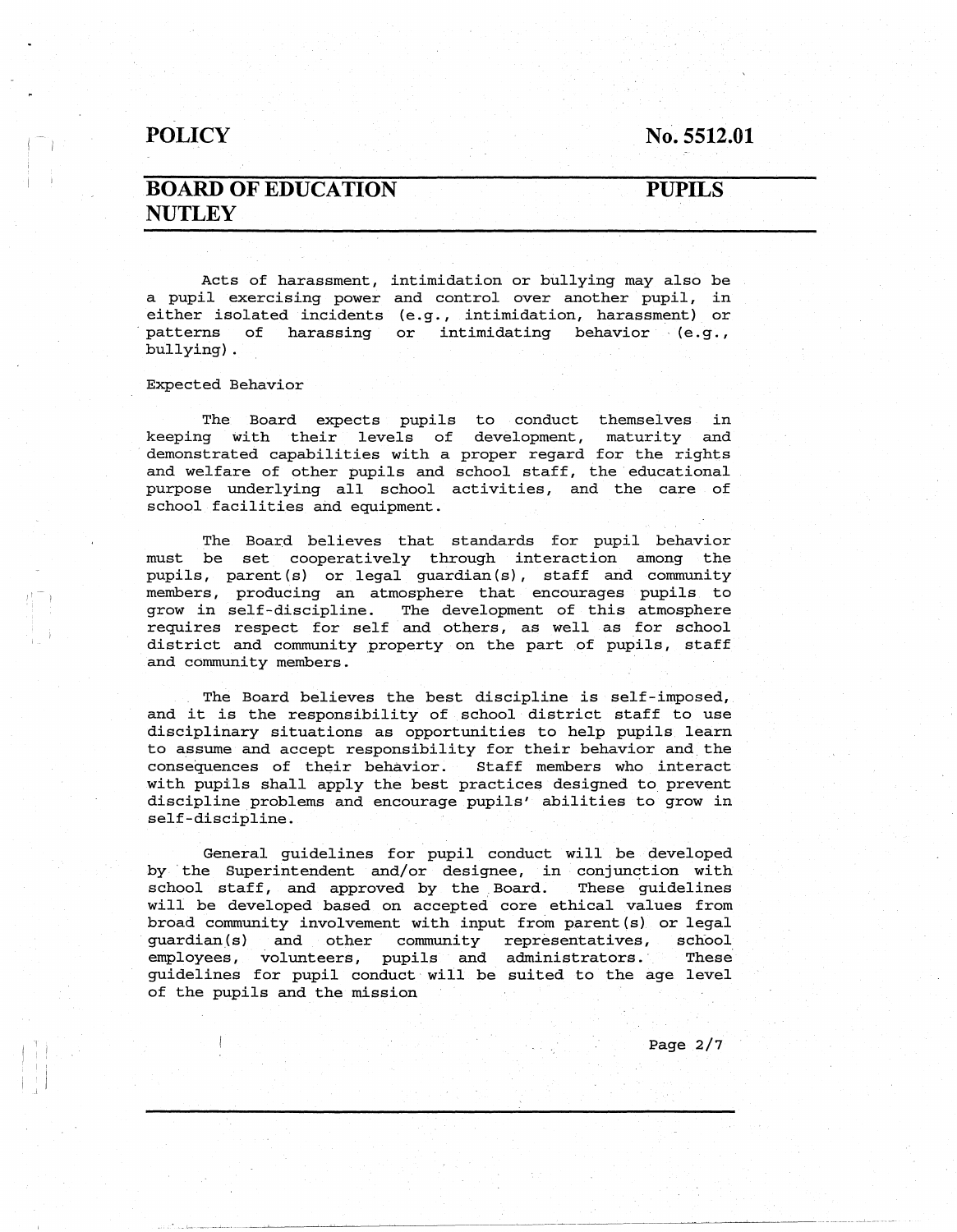**No. 5512.01** 

## **BOARD OF EDUCATION NUTLEY**

**PUPILS** 

and physical facilities of the individual school {s) in the district. This Policy requires all pupils in the district to adhere to these rules and guidelines and to submit to such disciplinary measures as are appropriately assigned for infraction of these rules and guidelines.

The district prohibits active and passive support for harassment, intimidation or bullying. Pupils are encouraged to support other pupils who walk away from these acts when they see them, and should report these acts to the Building Principal or his/her designee when ever witnessed.

Pupils are required to conform to reasonable standards of socially acceptable behavior; respect the person, property and rights of others; obey constituted authority; and respond to school district teaching, support and administrative staff. Each school Principal will develop and provide a school-based program for appropriate recognition for positive reinforcement for good conduct, self-discipline, good citizenship and academic success.

The Superintendent and/or designee will provide annually to pupils and their parent(s) or legal guardian (s) the rules of the district regarding pupil conduct, pupil's due process and other rights. This Policy will appear in all publications of the school district's comprehensive rules, procedures and  $standards$  of  $conduct$  for  $school(s)$  within the  $distri$ including pupil handbooks. Provisions will be made for informing parent(s) or legal guardian(s) whose primary language is other than English.

Consequences and Appropriate Remedial.Actions

The following factors will be considered in determining the appropriate response to pupils who commit one or more acts of harassment, intimidation or bullying:

- 1. The developmental and maturity levels of the parties involved;
- 2. The levels of harm;
- 3. The surrounding circumstances;
- 4. The nature of the behavior(s);

Page 3/7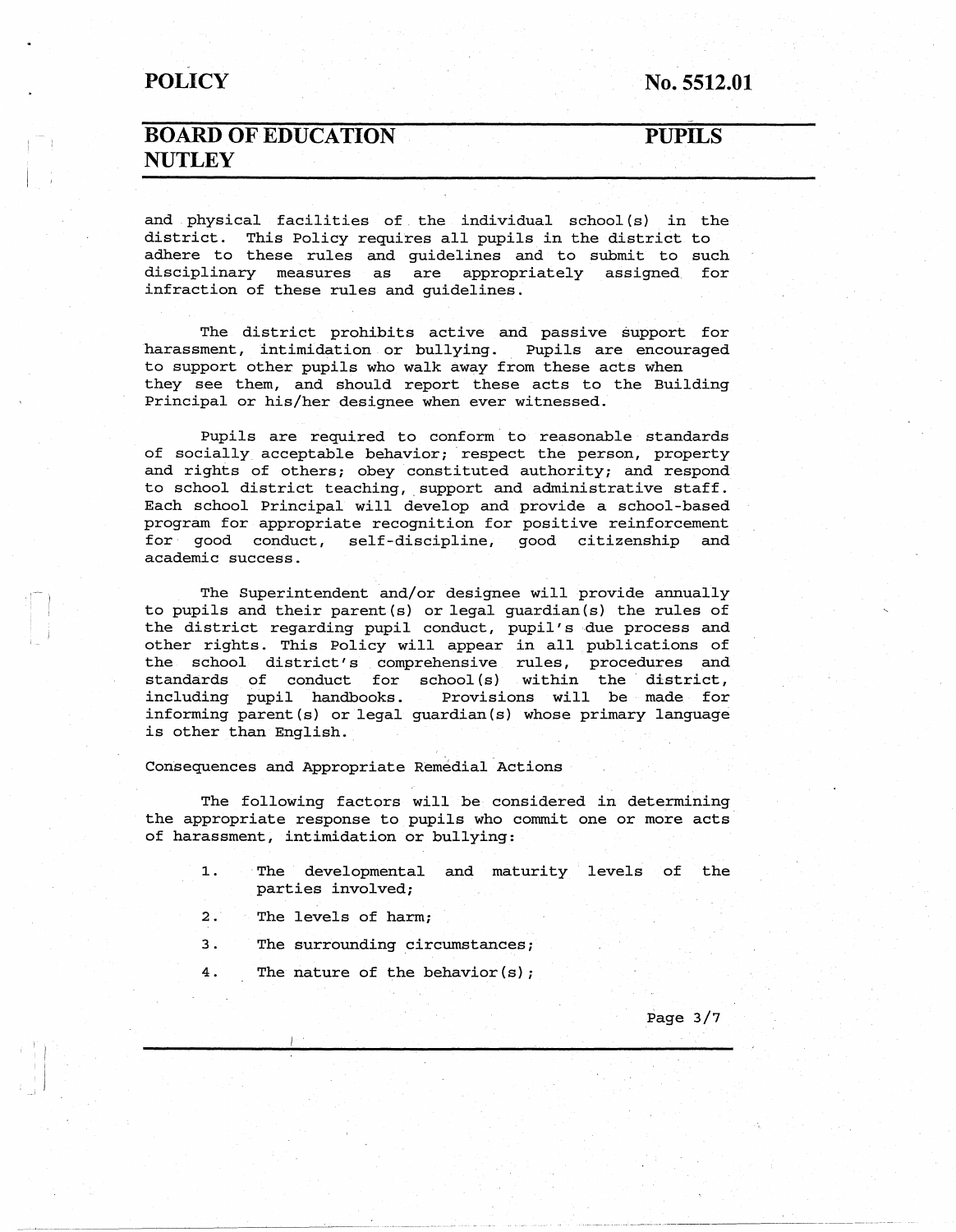**No. 5512.01** 

## **BOARD OF EDUCATION NUTLEY**

**PUPILS** 

- 5. Past incidences behavior; continuing patterns of
- 6. The relationships between the parties involved; and
- 7. The context in which the alleged incidents occurred.

Concluding whether a particular action or incide constitutes a violation of this Policy requires a determination based on all of the facts and surrounding circumstances.

An appropriate consequence will be determined after meaningful consideration of these factors. Consequences and appropriate remedial action for pupils who commit acts of harassment, intimidation or bullying may range from positive behavioral interventions up to and including suspension or expulsion. The appropriate consequence will be consistent with the case law, Federal and State statutes, and district/ school policies and regulations.

#### Reporting Procedure

Complaints alleging violations of this Policy shall be reported to the Principal or his/her designee. All school employees are required to report alleged violations of this Policy to the Principal or his/her designee. All other members of the school community, including pupils, parent (s) or legal guardian(s), volunteers and visitors are encouraged to report.any act that may be a violation of this Policy. While submission of an Incident Report Form to the Principal or his/her designee is not required, the reporting party is encouraged to use the Incident Report Form available from the Principal of each building or available at the school district office. Oral reports will also be considered official reports. Reports may be made anonymously, but formal disciplinary action may not be based solely on the basis of an anonymous report.

#### Investigation

The Principal or his/her designee is responsible for determining whether an alleged act constitutes a violation of this Policy. The Principal or his/her designee shall conduct a prompt, thorough and complete investigation of the alleged incident. The Principal or his/her designee will maintain a record of each investigation regarding allegations of harassment, intimidation and bullying.

Page 4/7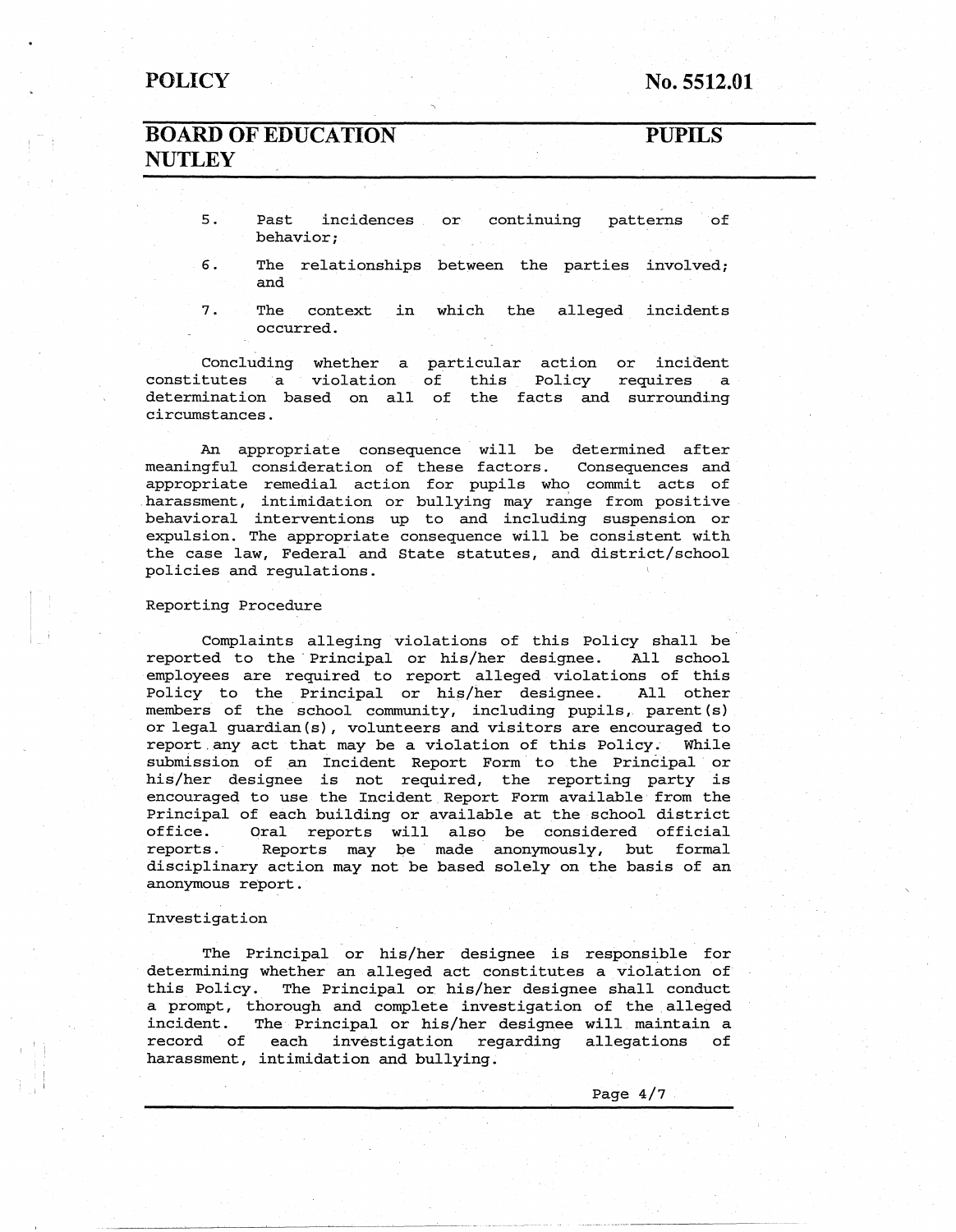**No. 5512.01** 

## **BOARD OF EDUCATION NUTLEY**

#### **PUPILS**

Response to Incident of Harassment, Intimidation or Bullying

Some acts of harassment, intimidation or bullying may be isolated incidents requiring the school respond appropriately to the individual(s) committing the acts. Other acts may be so serious or part of a larger pattern of harassment, intimidation or bullying that require a response either at the classroom, school building or school district level or by law enforcement officials.

Consequences and appropriate remedial actions for pupils who commit an act of harassment, intimidation or bullying range from positive behavioral interventions up to and including suspension or expulsion, as permitted under N.J.S.A. lBA:37-1, Discipline of Pupils.

In considering whether a response beyond the individual level is appropriate, the administrator will consider the nature and circumstances of the act, the level of harm, the nature of the behavior, past incidences, past or continuing patterns of behavior, and the context in which the alleged incident(s) occurred. The school district's responses can range from school and community surveys, to mailings, to focus groups, to adoption of research-based bullying prevention program models, to training for certificated and non-certificated staff. The district's responses may include participation of parent(s} or legal guardian(s) and other community members and organizations, to small or large group presentations for fully addressing the actions and the school district's response to the actions in the context of acceptable student behavior or the consequences of such actions and involvement of law enforcement officers, including school resource officers.

Reprisal or Retaliation Prohibited

The school district prohibits reprisal or retaliation against any person who reports an act of harassment, intimidation or bullying. The consequence and appropriate remedial action for a person who engages in reprisal or retaliation shall be determined by the Principal or his/her designee after consideration of the nature and circumstances of the act, in accordance with case law, Federal and State statutes and regulations and district policies and procedures.

Page 5/7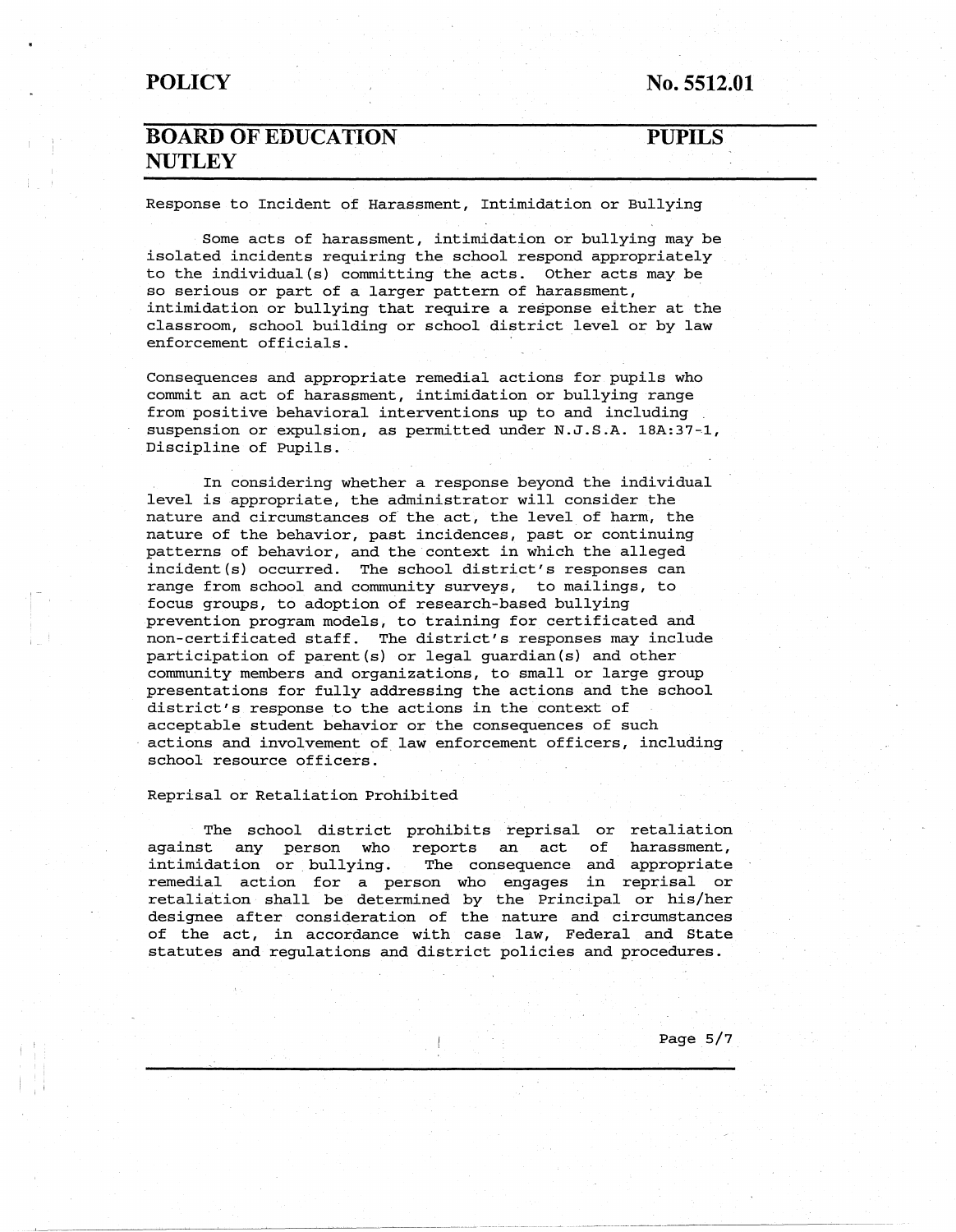#### **No. 5512.01**

## **BOARD OF EDUCATION NUTLEY**

#### **PUPILS**

#### Consequences for False Accusation

Consequences and appropriate remedial action for a pupil found to have falsely accused another as a means of harassment, intimidation or bullying range from' positive behavioral interventions up to and including suspension or expulsion, as permitted under N.J.S.A. lSA:37-1, Discipline of Pupils.

Consequences and appropriate remedial action for a school employee found to have falsely accused another as a means of harassment, intimidation or bullying shall be disciplined in accordance with district policies and · procedures.

Consequences and appropriate remedial action for a visitor or volunteer, found to have falsely accused another as a means of harassment, intimidation or bullying shall be determined by the Principal or his/her designee, after consideration of the nature and circumstances of the act, including reports to appropriate law enforcement officials.

#### Policy Publication

This Policy will be disseminated annually to all school staff, pupils, parent (s) or legal guardian (s) , along with a statement explaining the Policy applies to all acts of harassment, intimidation and bullying that occur on school property, at school-sponsored functions or on a school bus.

The Superintendent and/or designee shall develop an annual process for the Principal (s) to discuss the school district's policy on harassment, intimidation and bullying with pupils.

Harassment, Intimidation and Bullying Prevention Programs

Pursuant to N.J.S.A. 18A:37-17.c., information regarding the district's Harassment, Intimidation and Bullying Policy shall be incorporated into a school's employee training program.

Pursuant to N.J.S.A. lSA:37-17.a., the district will establish bullying prevention programs, and other initiatives involving school staff, pupils, administrators, volunteers, parent(s) or legal guardian(s), law enforcement and community members in developing such programs and initiatives.

Page 6/7